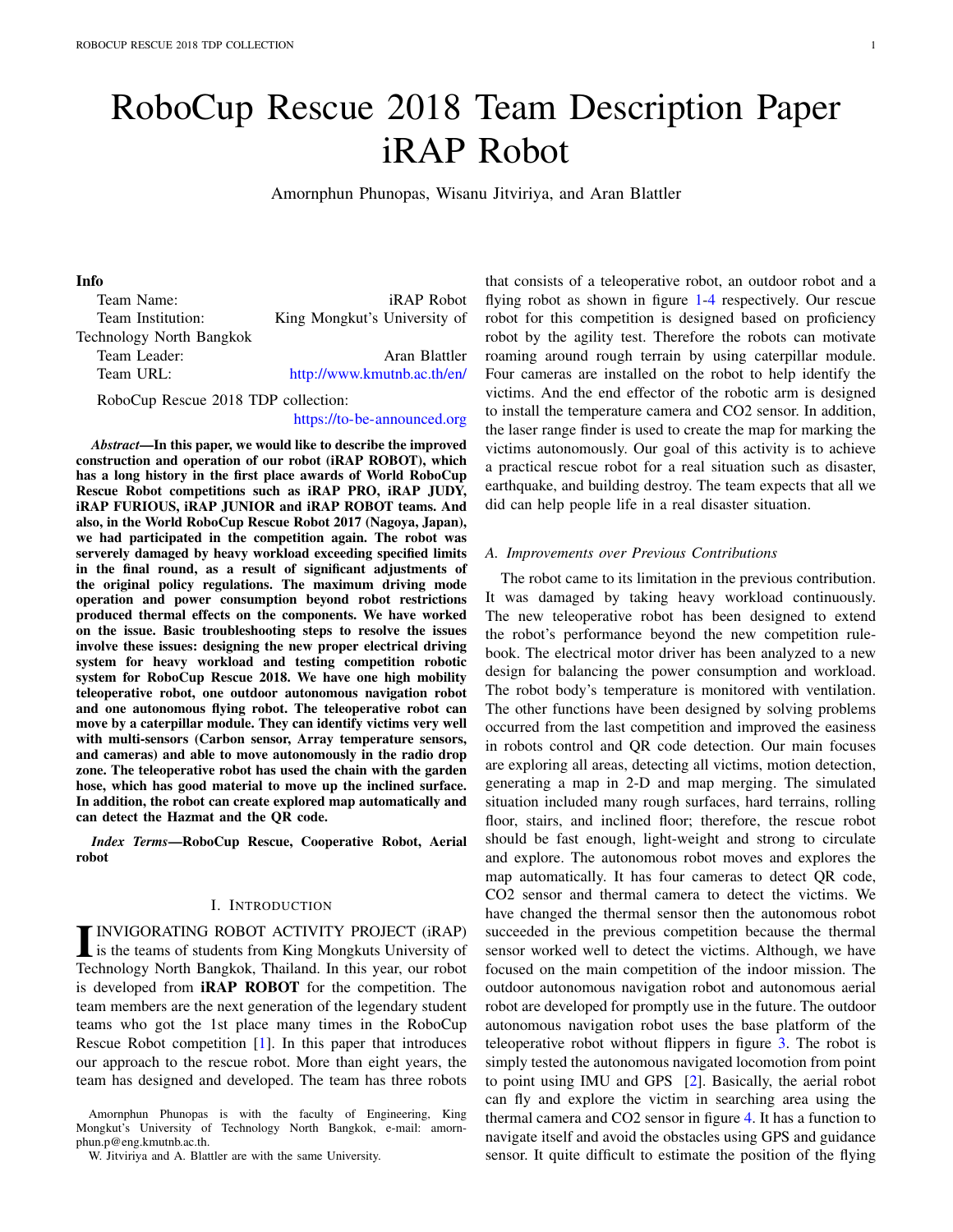



Fig. 2. Teleoperative robot climbs the ladder.

robot that has 6 DOF. The new technique is the source of visual odometry for localization. The quadrotor has a camera that point tilt down 45-degree referenced to horizontal line that use to estimate the trajectory by k-nearest neighbor visual odometry techniques [3] as shown in figure 5.

#### II. OVERVIEW SYSTEM

Our robots have developed in the mechanical parts, electronic circuits and also software for controlling the robot as shown in figure 7. The best mobility awards in the World Robocup Rescue competition can guarantee the capability of our robot. We have experimented the robot motion to confront the difficulties in the different terrains. Moreover, we have developed software, which is parallel with the proper hardware. And, we try to start it up more advanced. The details of our robot will be described as follows:

#### *A. Hardware*

The teleoperative robot comes in at 70 kg, 1 m long, 60 cm wide, 60 cm high which can reach up to 2 m when standing up fully (or it is in doggie style). The teleoperative robot has four flippers to give him balance to go through all kinds of obstacles. It also has an ability to flip itself back. The flippers are module design meaning that it can still run with just one or two or three flippers, or even no flipper at all. It has a 1.5 m detachable arm with 360-rotation and a shakable hand with servo motor to reach small space. It is equipped with four cameras two at the base, one front camera, one back camera. Two at the arm as the main search cameras. It has three sensors - two in the front for CO2 detection and 1 laser-scanner in the back to map out the surrounding within 30 meters radius. It is equipped with flash light for navigation, microphone and speaker allowing the rescuers to communicate with the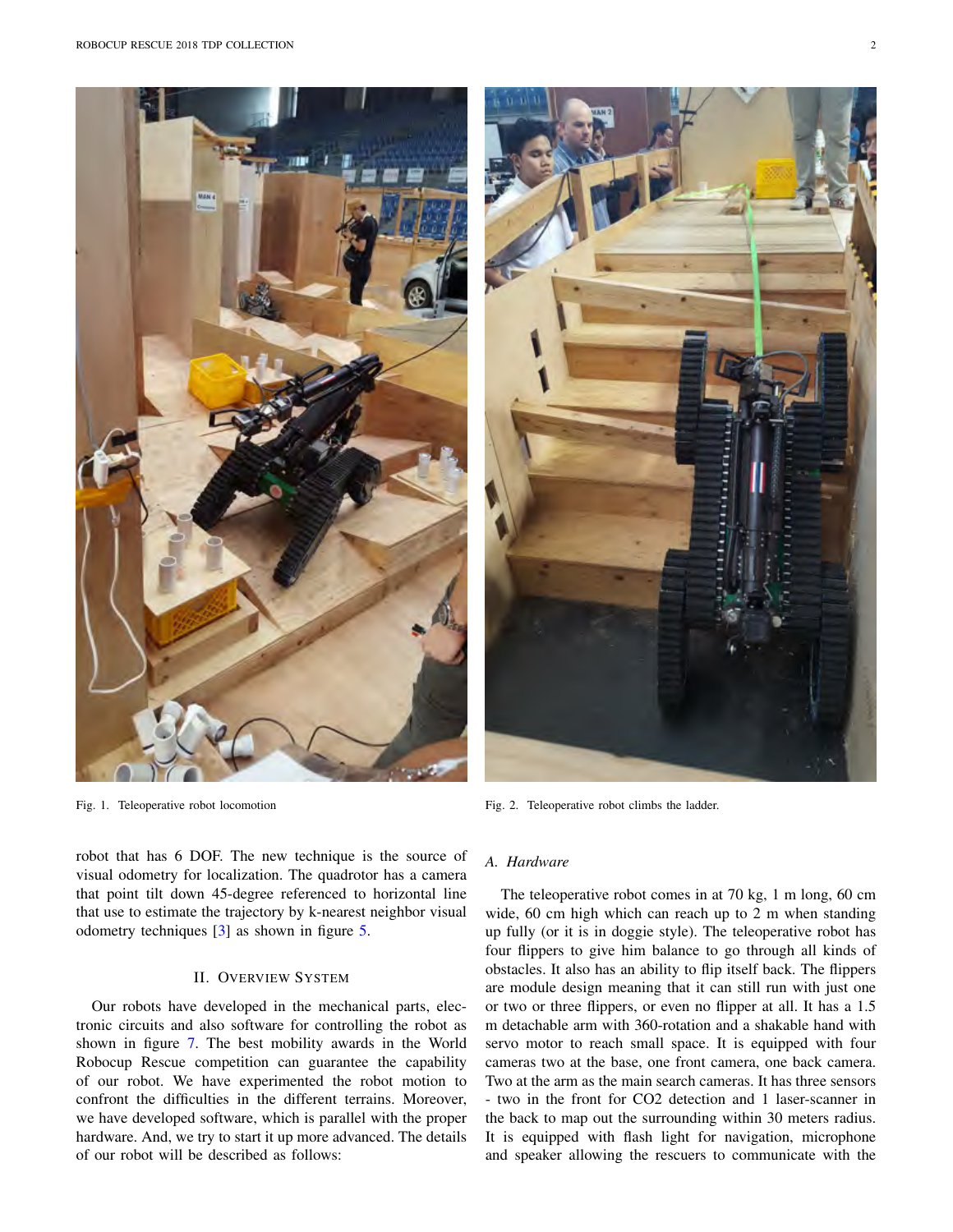

Fig. 3. Outdoor autonomous navigation robot.



Fig. 5. The k-nearest neighbor visual odometry the process that use to estimate quadrotor motion in 6 DOF.







Fig. 4. Autonomous flying robot in outdoor mission, as quadrotor model.

survivors. All of these - It took us many years to develop the teleoperative robot to achieve the highest robotic mobility. There are plenty ups and downs but we have never gave up. We had to overcome several obstacles including developing the right design, and then convince a sponsor to provide us with materials. We converted a readily available commercial converter belt to continuous track for the robot. With this design, the robot is able to navigate through various terrain

including rocks, sands, debris and other surfaces. Refer to the Tables I and following as well as Table IV in the Appendix.

- *•* Locomotion
	- Regarding designing the robot locomotion system, the team has learned and has improvements through our team advisors iRAP PRO, iRAP JUDY and iRAP FURIOUS that have gained experiences from many competitions. In this competition, our team attentively improved the teleoperative robot. The team is looking forward to researching the better locomotion system. The locomotion of all teleoperative robots made of the conveyor belt system that the team examined from different surface characteristics of the terrain. Many parts of the robot have been improved in order to be tough, light weight and easy for maintenance as much as possible. Each drive system consists of two motors-24V, 95 rpm DC with gear-boxes for the movement on the left and right. The structure of the drive system is made of aluminum. The synthetic rubber is used to make the belt. The robots have a pair of flipper that can be rotated 360 degrees.
- *•* Power (Batteries) The all robots consume the LiPO batteries because they are light and have high power.
- *•* Electronics, including microcontrollers, etc. The electronics systems are low-level systems. The micro-controllers are used to interface with motor-driven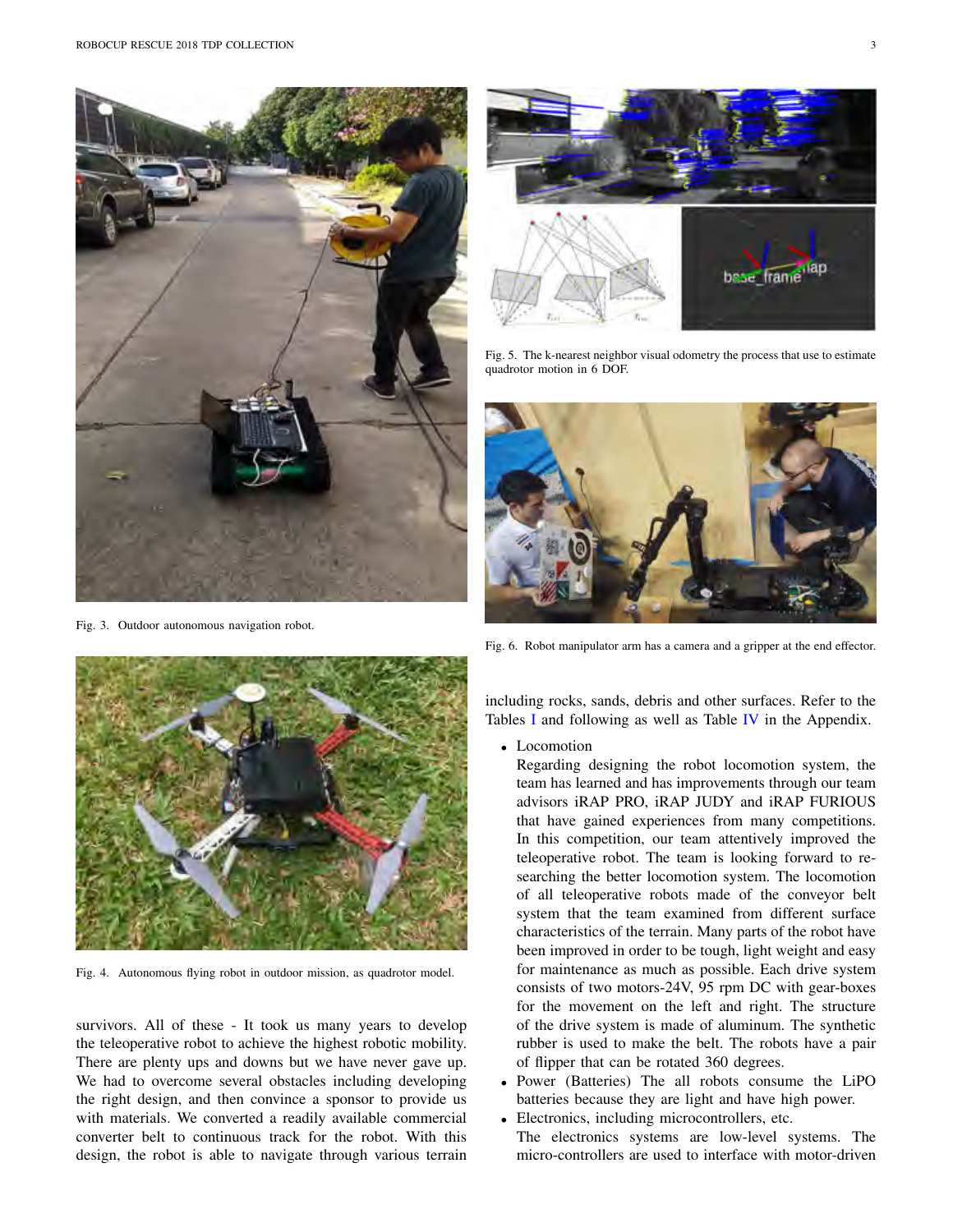

Fig. 7. The control system diagram.

system and data acquisition.

*•* Manipulation/ directed perception

The teleoperative robot can extend its arm from the doggy style standing up to 2 metres to search the victims around the disaster area. The checkable arm consist of temperature sensor, CO2 sensor.The robot arm can navigate itself by knowing the end-effector position in cartesian coordinate system.

*•* Sensors

For victim identification, the team will analyse information from different kinds of sensor that located at the robot surveying arm. For preliminary step, the team will check the status of the victims through the CCTV camera and measure the victim body temperature by utilizing temperature sensor. In some circumstances, this victim informed by the temperature will be incorporated with data from CO2 sensor and the surrounding sound, which will be received via microphone, to analyse the situation of the victim.

## *B. Software*

Several kinds of sensors are installed on each robot to gain the crucial information regarding the environment around the robot. Thermal camera and CO2 detectors were mounted at the end-effector of the robot manipulator to detect a heat signature and CO2 level of the immediate environment. The position estimation for the robot is determined by fusing pulses from encoders, the inclination from IMU and current distance from LiDAR sensors, which are used to generate the 2D occupancy grid map of the environment by utilizing SLAM library available on Robot Operating Systems. Moreover, to detect the visual clues of the immediate environment such as Hazmat sign, QR code or motion, the auto-detection algorithm of these clues was also implemented, as for Refer to Table V in the Appendix.

# *C. Communication*

There are two communication systems used between the operator and the robots. The first one is wireless LAN based on IEEE 802.11a standard which functions as the main communication system. That is, it controls robots, receives video streaming from cameras on robots, and checks sensors feedback for locating the status of robots on a computer monitor as well as for the map automatic generation. The second one is the RC controller with the radio frequency of 72 MHz as the backup communication system for an emergency situation. The range of the working distance is 400 m for outdoor and 200 m in the building.

#### *D. Human-Robot Interface*

The operator can quickly get familiar to control the robot by using typical gaming joystick, two information displays, and communication headset. Especially, the gaming joystick is used as an input to control the robot, which can be easily configurable by the different operator preference. The primary display is used to visualize the quad-channel video feed from the robot, the robot orientation, CO2 level, Thermal camera video feed and other essential information as shown in figure 8. The second display is used to visualize the visual clue detection (Motion, Hazmat, and QR code) as shown in figure 9.

The main control is based on one CPU (32-bit microcontroller). Figure 7 shows the diagram of the control system which has two main tasks as follows:

*•* To receive the data for identifying the status of the robots as shown in figure 8 (Quad-video and sensors information) and create 2-D map automatically as shown in figure 10. This information will be shown to the robot operator via a second computer monitor.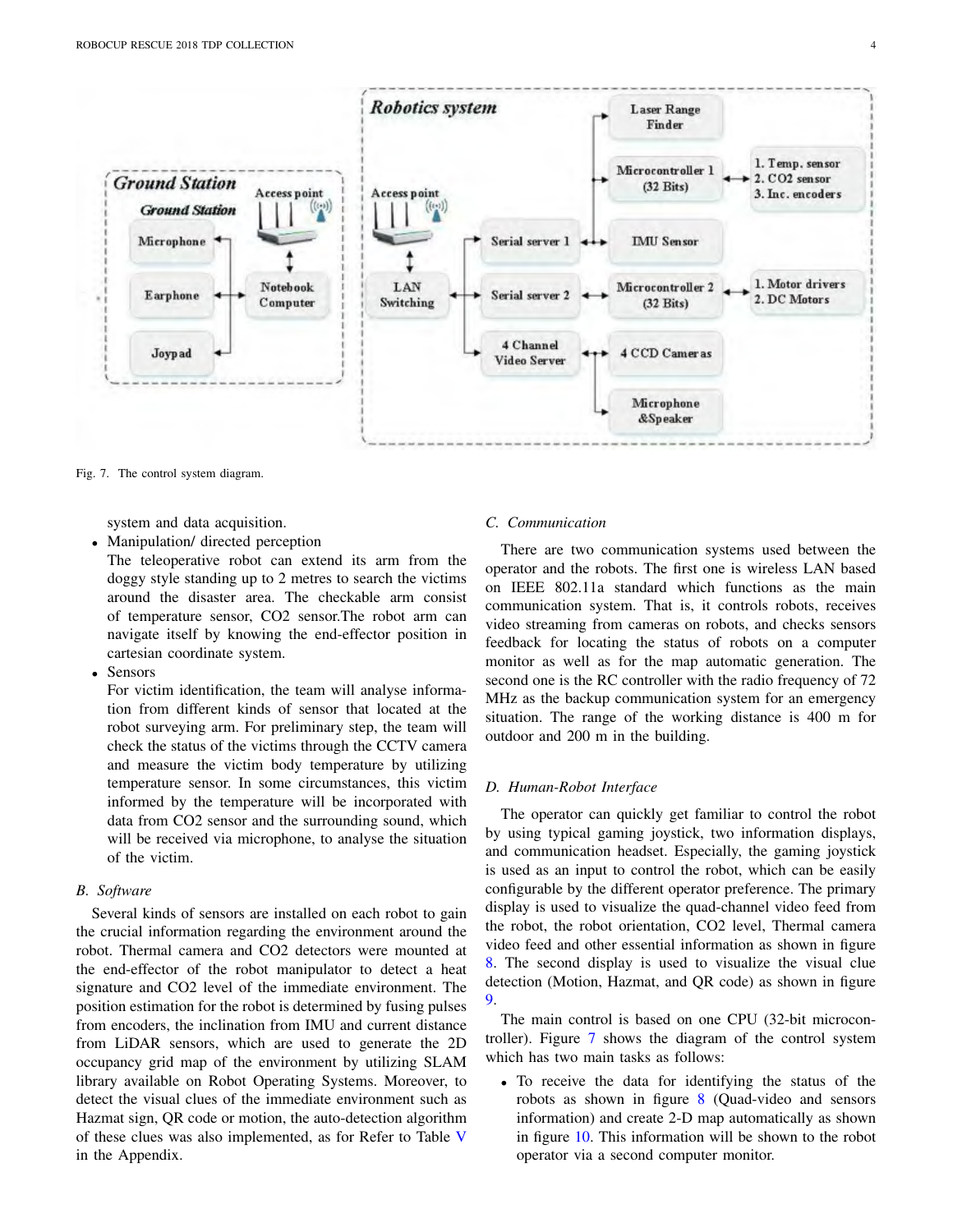

Fig. 8. Primary operator display illustrated the real time quad videos and the information of robots sensors.



Fig. 9. Secondary operator display illustrated the motion detection, QR code detection and hazmat detection.

*•* To send the data for controlling the movement by sending the signal to the drive control for controlling DC motor at various locations on the robots. The RS-232 communication system will be used for sending and receiving the data of CPU. Therefore, there must be a serial server to convert RS-232 system to Ethernet system.

#### III. APPLICATION

#### *A. Set-up and Break-Down*

The speed of the set-up and break-down process of each task is very crucial. The team realizes that the faster for setup and break-down, the better time for other tasks. The team uses aluminum case as the station. When needed, just open this aluminum case and turn on the switch. The operations can be started within 1 minute. Inside this aluminum case, there are three monitors, a notebook, an access point, a printer and a UPS as in figure 11. Once all the tasks are completed, the report and the generated map can be quickly printed out.

#### *B. Experiments*

We took the teleoperative robot to the test, by participating in World Robocup Rescue Robot competition in 2017. During



Fig. 10. Automatic map generated by iRAP ROBOT in the final round of world robocup 2017 competition.

the competition, the objective is to find as many survivals as possible within a time limit. We were able to win those competitions due to the robot unsurprising ability to navigate through various terrain, camera and CO2 sensors capabilities to locate and identify whether survivors are alive. Moreover, as you can see the generated path on the map, the robot is able to automatically generate map and mark survivors locations so that the rescuer can compare it to the buildings blue print. We believe this feature is one of the key differentiators of the that takes us all the way to the best mobility.

#### *C. Hazmat recongnition*

The robot has a camera at the manipulation arm to detect the hazmat tags as shown in figure 12. We have our own software to detect the hazmat tags using the image processing method [4]. All 12 tags are used in the competition. Our model for recognizing the hazmat tags is shown in figure 13. The results of the model can be confirmed in figure 14.

#### IV. CONCLUSION

After the competition, the team knew how to make the better robots. The team learned the new technologies from other countries competitors, learned how to be a good team. The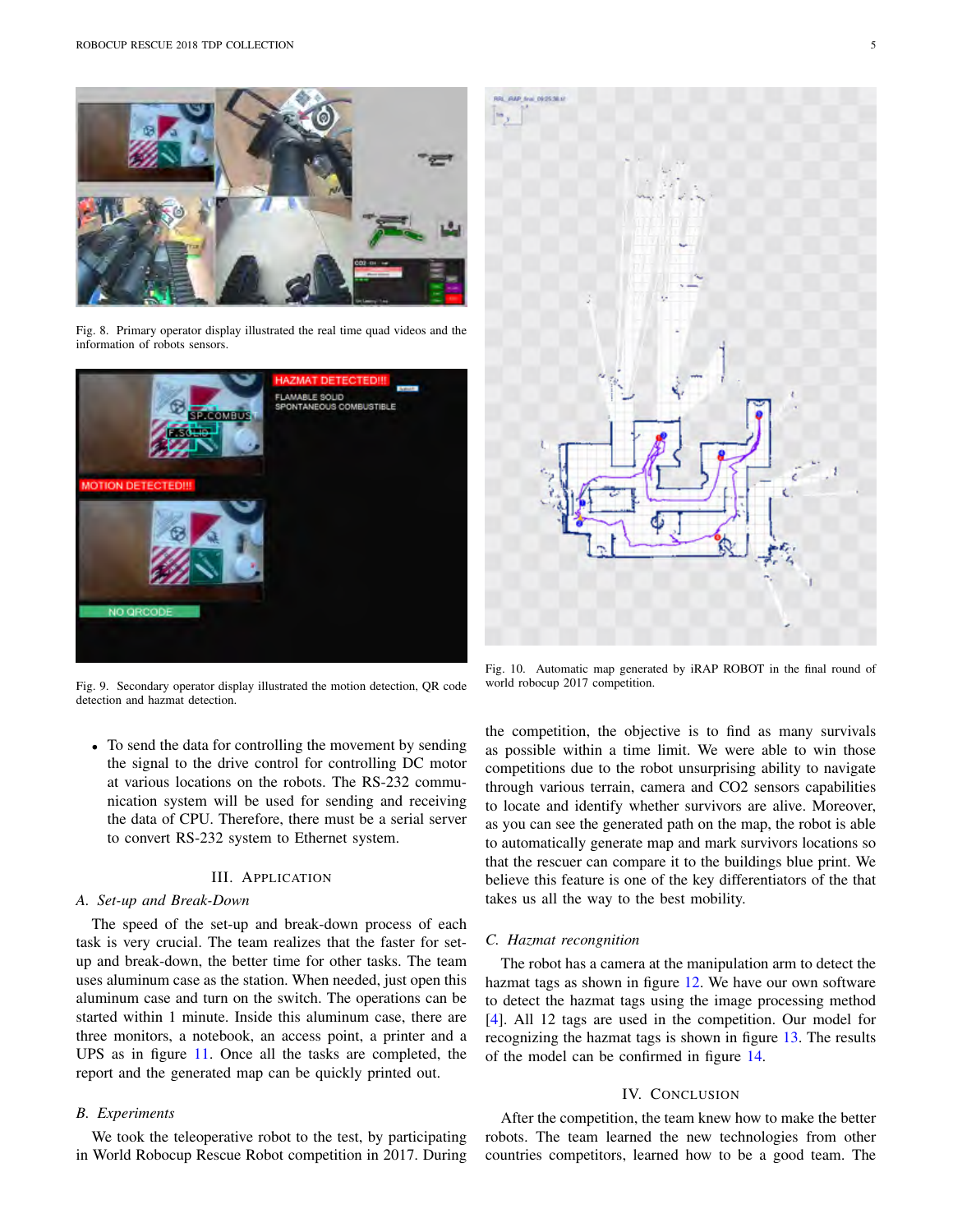

Fig. 11. The operator station

team gained many experiences. Importantly, the team knew that The great competition is not practicable, if you do not have a good teamwork.

# APPENDIX A

### TEAM MEMBERS AND THEIR CONTRIBUTIONS

The iRAP ROBOT has 13 members and three advisers. The names and responsibilities of each member are listed as follows:

- Mr.Thanapon Sorndach Mechanical design and Structure<br>• Mr.Bannawit Butdi Mechanical design and Structure
- **Mechanical design and Structure**
- Mr. Thanut Vibutr Mechanical design and Structure
- Mr.Chinnawut Ngiamngamsri Mechanical design
- *•* Mr.Peeyaphoom Thanawutthianan Mechanical design
- Mr.Patipan Taewmor Driver and Programmer
- Mr.Nonthawat Danwiang **Electrical design**
- *•* Mr.Natinan Kuttanan Electronic design
- 

TABLE I MANIPULATION SYSTEM

| Attribute                                    | Value                                  |
|----------------------------------------------|----------------------------------------|
| Name                                         | iSMILE                                 |
| Locomotion                                   | tracked                                |
| System Weight                                | $70\text{kg}$                          |
| Weight including transportation case         | 100kg                                  |
| Transportation size                          | $0.8 \times 1.35 \times 0.8 \text{ m}$ |
| Typical operation size                       | $0.6 \times 1.2 \times 0.6$ m          |
| Unpack and assembly time                     | $180 \text{ min}$                      |
| Startup time (off to full operation)         | $15 \text{ min}$                       |
| Power consumption (idle/ typical/ max)       | ND                                     |
| Battery endurance (idle/ normal/ heavy load) | ND.                                    |
| Maximum speed (flat/ outdoor/ rubble pile)   | ND.                                    |
| Payload (typical, maximum)                   | $5$ kg                                 |
| Arm: maximum operation height                | 2 <sub>m</sub>                         |
| Arm: payload at full extend                  | 15kg                                   |
| Support: set of bat. chargers total weight   | ND                                     |
| Support: set of bat. chargers power          | ND.                                    |
| Support: Charge time batteries (80%/100%)    | ND.                                    |
| Support: Additional set of batteries weight  | 1.3kg                                  |
| Any other interesting attribute              |                                        |
| Cost                                         | 23000 usd                              |

TABLE II AERIAL VEHICLE

| Attribute                                    | Value                                 |
|----------------------------------------------|---------------------------------------|
| Name                                         | iRapFly                               |
| Locomotion                                   | quadcopter                            |
| System Weight                                | 0.8kg                                 |
| Weight including transportation case         | 2kg                                   |
| Transportation size                          | $0.6 \times 0.6 \times 0.5 \text{ m}$ |
| Typical operation size                       | $0.6 \times 0.6 \times 0.2 \text{ m}$ |
| Unpack and assembly time                     | $10 \text{ min}$                      |
| Startup time (off to full operation)         | $2 \text{ min}$                       |
| Power consumption (idle/ typical/ max)       | 100 / 150 / 300 W                     |
| Battery endurance (idle/ normal/ heavy load) | $30/20/15$ min                        |
| Maximum speed                                | $12 \text{ m/s}$                      |
| Payload                                      | $0.5$ kg                              |
| Any other interesting attribute              |                                       |
| Cost                                         | 4000 USE                              |

| • Mr.Pubadee Bunjing             |                            | Electronic design |         |
|----------------------------------|----------------------------|-------------------|---------|
| • Mr.Poommitol Chaicherdkiat     |                            | Network systems   |         |
| • Mr.Tanawit Sinsukudomchai      |                            | System interface  |         |
| • Mr.Noppadol Pudchuen           |                            | Map programmer    |         |
| • Mr.Theerawath Phetpoon         |                            | Embedded systems  |         |
| • Mr.Aran Blattler               | Team manager (Team Leader) |                   |         |
| • Mr.Sai-yan Primee              |                            |                   | Adviser |
| • Asst.Prof.Chatchai Sermpongpan |                            |                   | Adviser |
| • Dr.Amornphun Phunopas          |                            |                   | Adviser |
|                                  |                            |                   |         |

# APPENDIX B

# LISTS

#### *A. Systems List*

There are four main systems:

- *•* The manipulation System in the Tables I
- The Aerial Vehicle (quadcopter) in the Tables II
- *•* The Operator Station in the Tables III
- *•* The Hardware Components List in the Tables IV
- *•* The Software List in the Tables V

# ACKNOWLEDGMENT

The authors would like to thank the King Mongkut's University of Technology North Bangkok for regularly supporting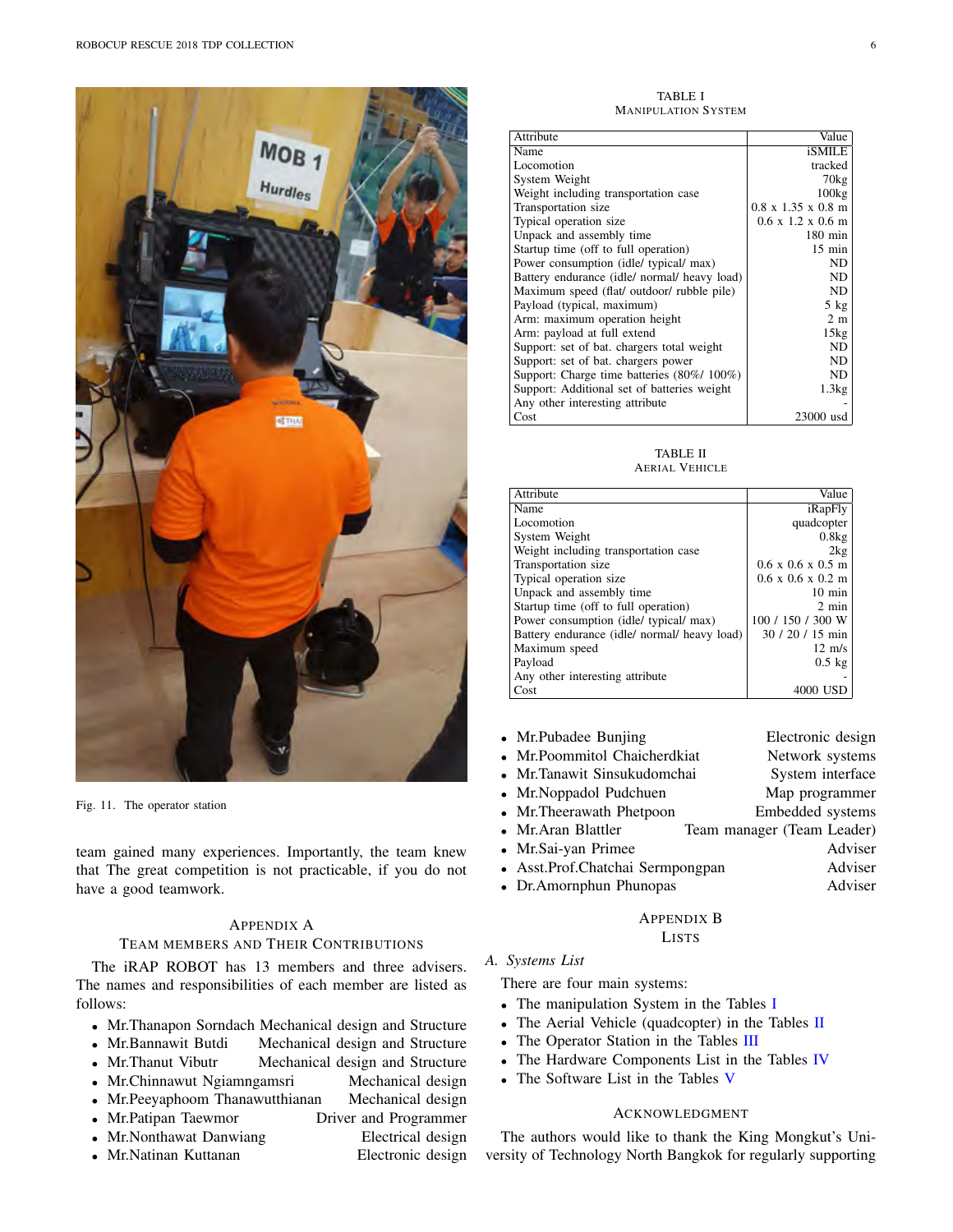

Fig. 12. The flowchart of hazmat recognition.

TABLE III OPERATOR STATION

| Attribute                                    | Value                               |
|----------------------------------------------|-------------------------------------|
| Name                                         | <b>iRAP STATION</b>                 |
| System Weight                                | 15kg                                |
| Weight including transportation case         | 30kg                                |
| Transportation size                          | $0.8$ x 1 x 0.4 m                   |
| Typical operation size                       | $0.8 \times 1 \times 0.4 \text{ m}$ |
| Unpack and assembly time                     | $30 \text{ min}$                    |
| Startup time (off to full operation)         | $20 \text{ min}$                    |
| Power consumption (idle/ typical/ max)       | ND                                  |
| Battery endurance (idle/ normal/ heavy load) | ND                                  |
| Any other interesting attribute              |                                     |
| Cost                                         | 2000 USD                            |

TABLE IV HARDWARE COMPONENTS LIST

| Part                      | Brand & Model             | <b>Unit Price</b> | Num.           |
|---------------------------|---------------------------|-------------------|----------------|
| Robot structure           |                           | 2500 USD          | $\overline{2}$ |
| Drive motors              | <b>Maxon</b>              | 1200 USD          | $\overline{2}$ |
| Drive gears               | Planetary Gearhead GP 62  |                   | $\overline{c}$ |
| Drive encoder             | Omron rotary encoder      | 120 USD           | $\overline{c}$ |
| Motor drivers             | ND                        |                   | $\overline{c}$ |
| DC/DC                     | Regulator                 |                   |                |
| <b>Battery Management</b> | ND.                       |                   |                |
| <b>Batteries</b>          | LiPO                      |                   |                |
| Micro controller          | Arduino, Pic              |                   |                |
| Computing Unit            | Mini PC, Embedded         |                   |                |
| WiFi Adapter              | Access point IEEE 802.11a | $190$ USD         |                |
| <b>IMU</b>                | xsens                     |                   | 4              |
| VDO Cameras               | Microsoft                 | 320 USD           | 4              |
| PTZ Camera                | ND.                       |                   |                |
| <b>Infrared Camera</b>    | ND                        |                   |                |
| LRF                       | ND                        |                   | $\overline{2}$ |
| $CO2$ Sensor              | ND                        | 125 USD           |                |
| <b>Temperature Sensor</b> | Lepton                    | 2400 USD          |                |
| <b>Battery Chargers</b>   | ND                        | 100 USD           | 10             |
| 6-axis Robot Arm          | ND                        | 23000 USD         |                |
| Aerial Vehicle            | ND                        | 2000USD           | 1              |
| Rugged Operator Laptop    | ND                        | 2000USD           |                |



Selecting area of image

Fig. 13. The selected hazmat tag for inputting to the program.

the iRAP Robot in participating the World Robocup Rescue Robot Competition.

#### **REFERENCES**

- [1] A. Phunopas, A. Blattler, and N. Pudchuen, "Rap robot: World robocup rescue championship 2016 and best in class mobility award," *Robot World Cup. Springer, Cham*, 2016.
- [2] A. Blattler, A. Phunopas, W. Jitviriya, S. Yamana, and S. Keita, "The tracked robot for explosive ordnance disposal (eod) mission, performance test and navigated locomotion using imu and gps," in *The fourth Asian Conference on Defence Technology (ACDT)*, 2017.